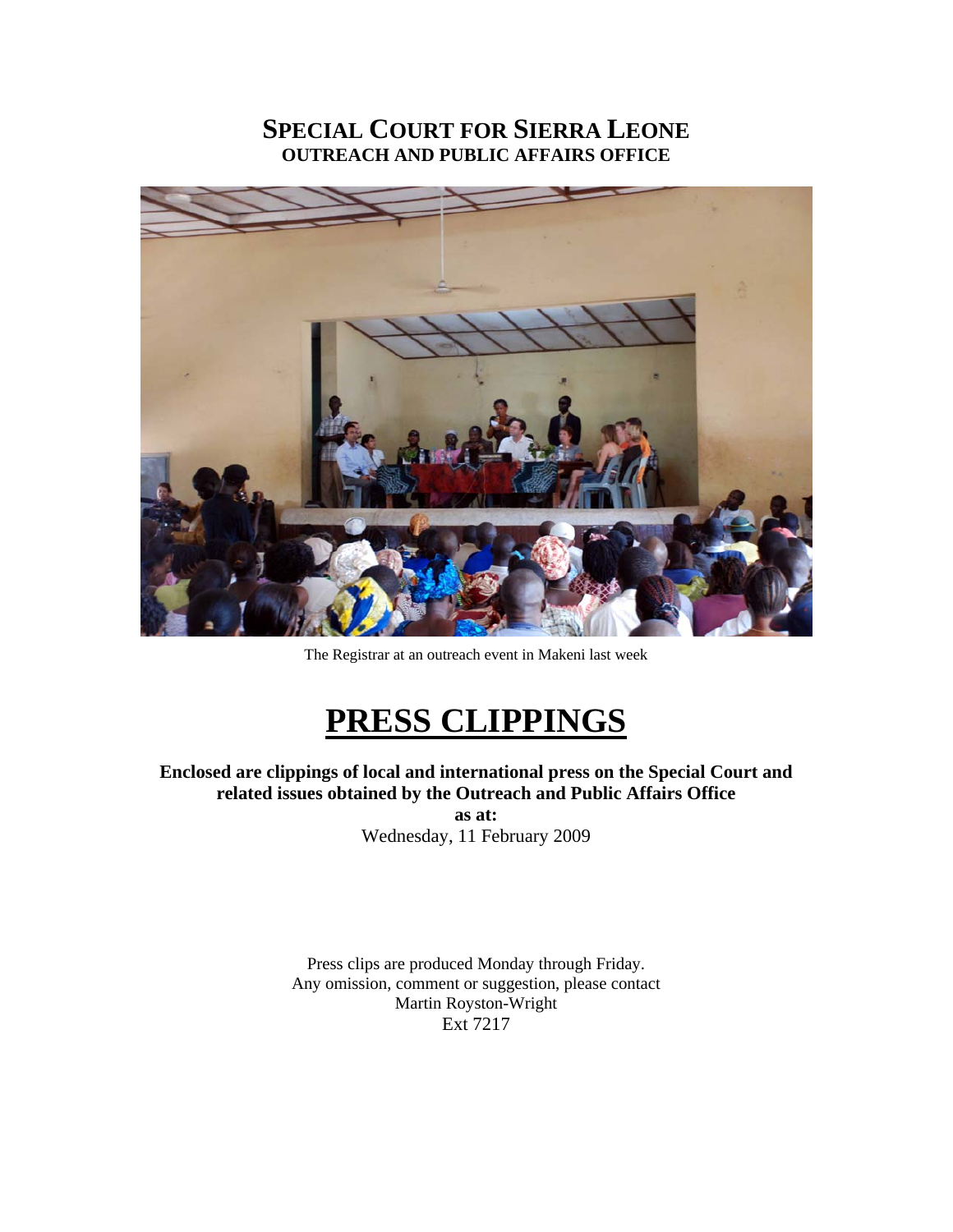| <b>Local News</b>                                                          |           |
|----------------------------------------------------------------------------|-----------|
| Solo B Delivers Fourth Public Lecture Today / Awoko                        | Page 3    |
| <b>International News</b>                                                  |           |
| UNMIL Public Information Office Complete Media Summaries / UNMIL           | Pages 4-6 |
| Court Moves to Study Claims of Gaza Crimes / International Herald Tribune  | Pages 7-8 |
| UN Chief Urges Sudanese President to Cooperate With ICC / Voice of America | Page 9    |
| Opponents of Solitary Confinement Urge Rwandan Lawmakers/ Voice of America | Page 10   |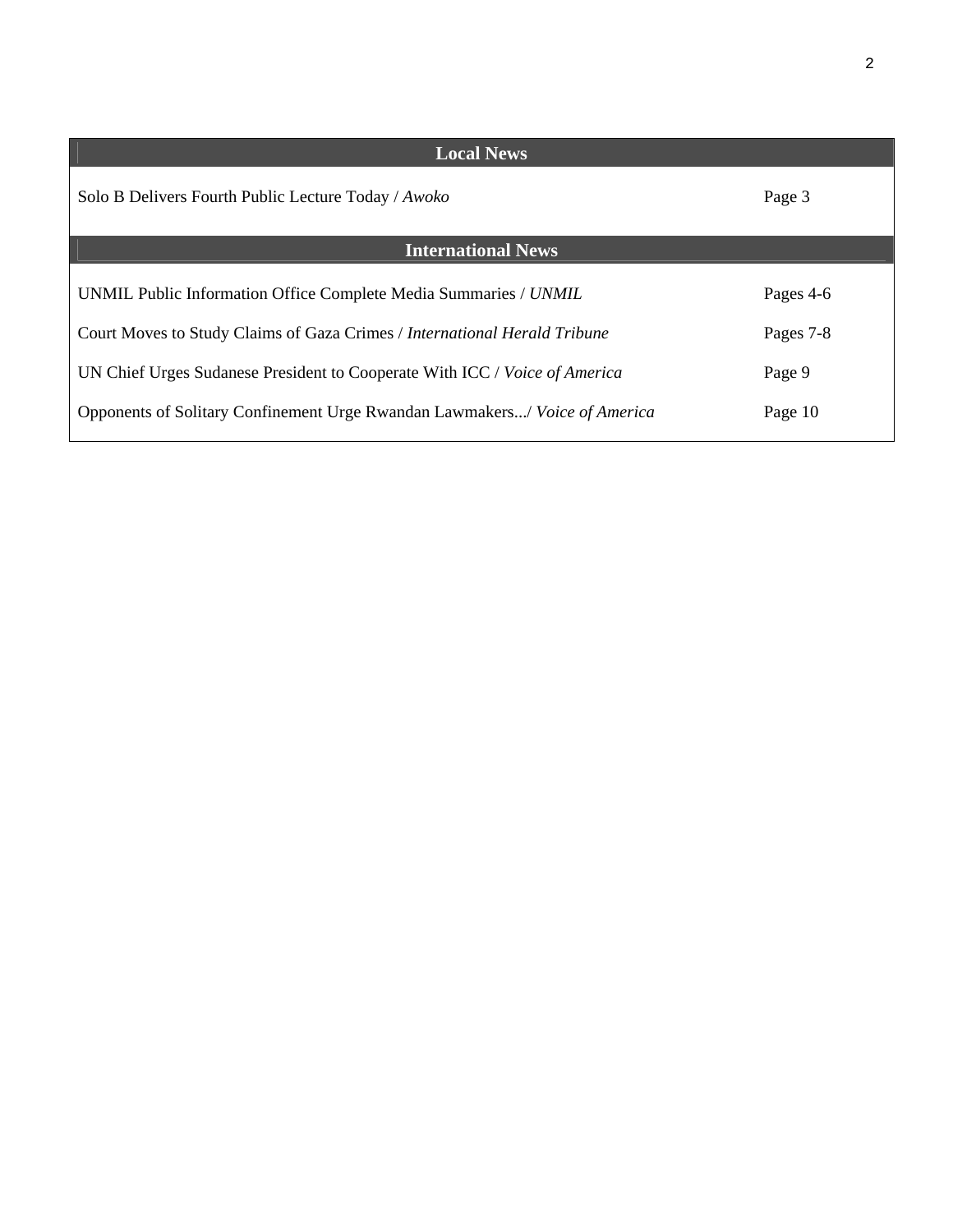Awoko Wednesday, 11 February 2009



#### **By Ishmael Bayoh**

Former Vice President and Presidential candidate in the 2007 elections for the SLPP Solomon Ekuma Berewa will today deliver his fourth public lecture at the Hill Valley Hotel.

The public lecture is organized by the Special Court for Sierra Leone where the former Vice President is invited as guest speaker to speak on the topic: "Pursuing Justice" and Peace in post conflict Sierra Leone, examining the challenges."

The Special Court for Sierra Leone is organizing the public lecture under their project named; legacy project where the morning session in which the former vice president will be speaking will be chaired by the Speaker of Parliament, Hon Justice Abel Stronge.

Also to speak in the afternoon session on the topic: "what roles can domestic courts, civil society and international tribunals play in securing justice" is the PMDC leader Charles Francis Margai.

Since after losing the 2007 Presidential election, the former vice president made his first public lecture at the British council on how the civil society perceive the public sector.

But before that, he made his first public lecture at a British University, Bradford, his second being in Zimbabwe.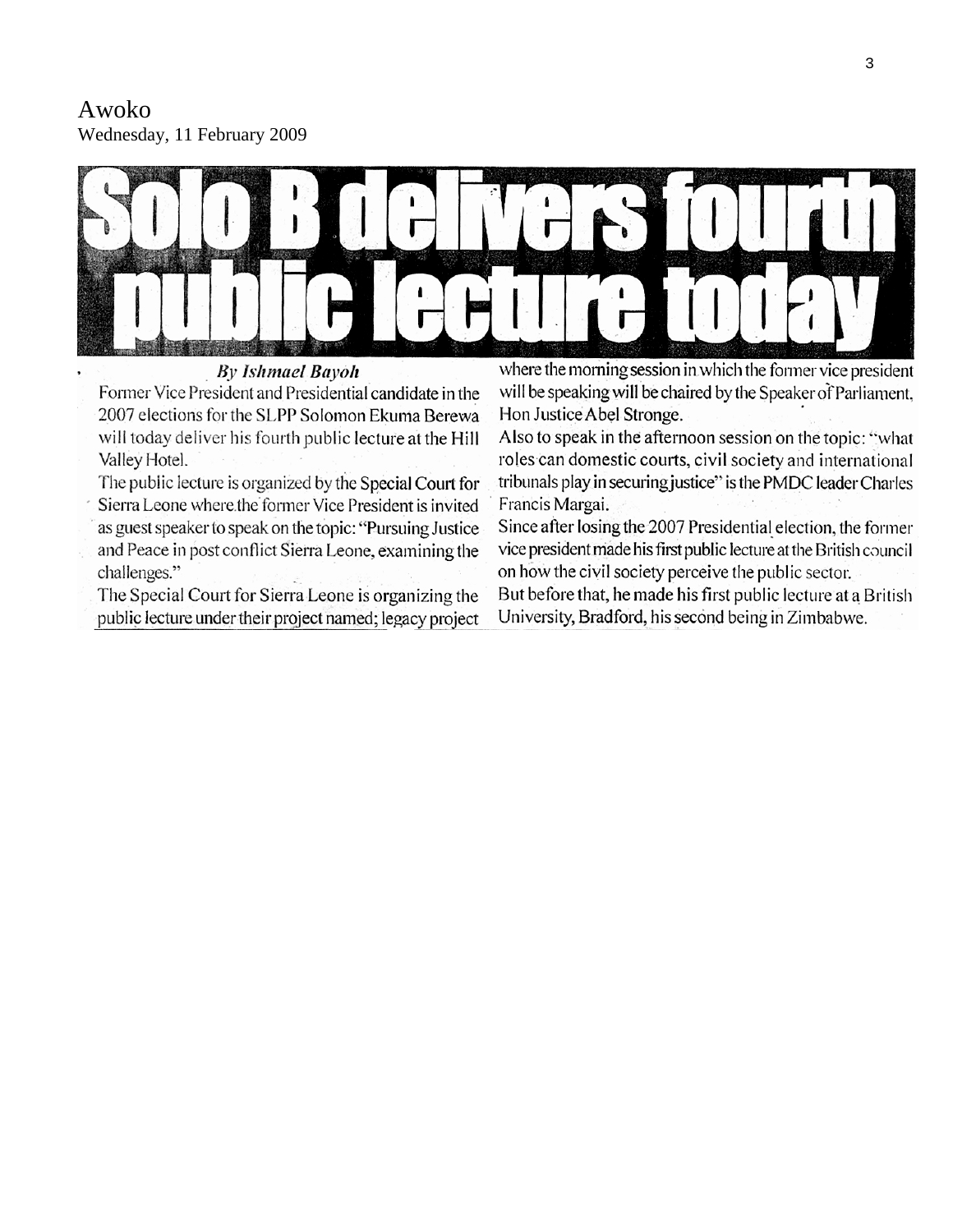# **United Nations We Nations Unies**

United Nations Mission in Liberia (UNMIL)

## **UNMIL Public Information Office Complete Media Summaries 10 February 2009**

*[The media summaries and press clips do not necessarily represent the views of UNMIL.]* 

#### **Newspaper Summary**

#### **Community Residents Express Security Concerns over Armed Robbery Attacks - Police Arrest Several Suspects**

(The Independent, The News, National Chronicle, The Parrot)

- The media continued to reflect security concerns by community members following a reported spate of armed robbery in Monrovia and its surrounding communities. Incidents of armed crimes remained at high levels over the weekend with reports of attacks predominately in the Paynesville suburb [Congo Town, Duport Road, ELWA Community, and Thinker's Village Community].
- Cases of armed robberies were also reported in a number of communities in Sinkor including Old Road, 17th and 18th Streets. The National Chronicle, The Independent and The Parrot newspapers speculated that the armed robbers have taken complete control of the security network in Monrovia as they are rather attacking homes and business as early as 8:00 pm.
- Most print media outlets carried articles suggesting that the Emergency Response Unit (ERU), on whose training millions was spent to help mainly combat armed robbery and other violent crimes, have proven incapable to help with the security situation in Monrovia and its suburbs, as the situation turned volatile on a daily basis.
- The public encouraged state security and UN Police officers to increase their night patrols and develop a security strategy to deal with the reported upsurge in armed crimes.

#### **River Gee Citizens Go To the Polls Today**

(The News, the Informer, Daily Observer)

 About 22,000 registered voters are expected to vote in the River Gee Senatorial by-election today in south-eastern Liberia. The election is set to replace late Senator Isaac Johnson who died late last year after a brief illness.

#### **MRU Agric Ministers Hold Emergency Confab**

(Daily Observer)

 Agriculture Ministers of the Mano River Union (MRU) countries of Sierra Leone, Guinea, Liberia and La Côte d' Ivoire on Friday February 6, 2009 held an emergency conference in Monrovia. The objective of the confab was to discuss and chart the most appropriate approach to combat the hazard that invading caterpillars continue to cause in the sub-region.

#### **Liberia Celebrates Armed Forces Day Wednesday**

(Daily Observer)

 The Ministry of National Defense and the Armed Forces of Liberia (AFL) will on Wednesday, February 11, 2009 celebrate the 52nd Armed Forces Day Celebration and the 101st Celebration of the AFL at Barclay Training Center (BTC) in Monrovia.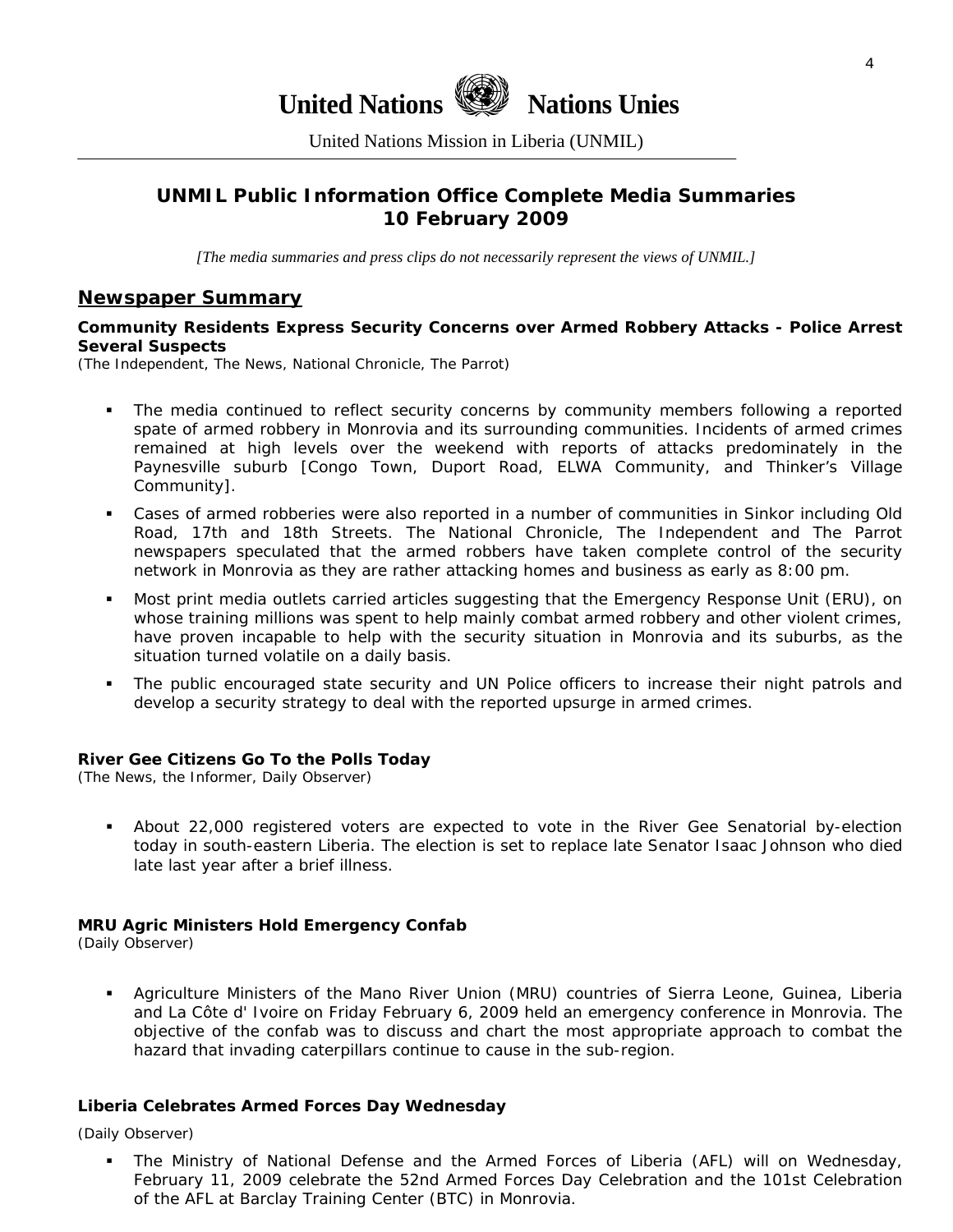## **Radio Summary**

#### **Local Media – Star Radio (News culled from website today at 12:00:pm)**

#### **New City Mayor Demolishes Market Stalls**

- The nominated City Mayor of Monrovia has destroyed several make-shift stalls around the Water and Randall Streets area.
- Madam Mary Broh took the aggressive approach at the head of a small delegation early Monday morning.
- Dressed in a white T-Shirt with the inscription "Keep Monrovia Clean and Green", Broh threatened to close down stores if the owners are not tidy conscious.
- She said she is executing a Presidential mandate that seeks to ensure that the city returns to its past glory.
- Broh described Monrovia as the most untidy city in West Africa because store owners are not really beautifying their surroundings.
- She said is being given a great task to ensure that the entire city, which is besieged by huge stocks of garbage, must be clean.
- However, several sellers at the Water Street area said they are disappointed by the Presidential mandate.
- They said the government should first establish a place to relocate them instead of breaking down their stalls.
- Meanwhile, Sinoe County Senator Mobutu Nyepan has described as illegal, actions by the newly appointed Monrovia City Mayor Mary Broh.
- Senator Nyepan said in the absence of her confirmation, Madam Broh has no legal authority to function as City Mayor.
- Article 54 of the Liberian Constitution gives the President the right to appoint Mayors with the consent of the Senate.
- Mr. Nyepan however, welcomed Madam Broh's passion for the job but urged her to proceed properly and within the confines of the laws.
- At the same time, the Executive Mansion says Mary Broh's nomination as City Mayor of Monrovia is pending confirmation by the Senate.

*(Also reported on Radio Veritas, Sky F.M., Truth F.M. and ELBC)* 

#### **Security Expert Opts for de-politicization of AFL**

- A regional security expert wants the Armed Forces of Liberia to remain what he called ill-political.
- Dr. Thomas Jaye said the new AFL must remain a constitutional army and loyal to the state in order to enjoy the confidence of the Liberian people.
- Dr. Jaye indicated that the new AFL must serve as an agent of change and be responsive to the needs of society, noting this can be done based on the training provided the officers.
- He recalled during the era of imperial presidency in Liberia, the AFL and other security institutions were responsible only to the President.
- According to Dr, Jaye, such practice produced counter-productive results at the detriment of the people.
- He also stressed coordination and cooperation amongst security institutions in the country to ensure genuine peace.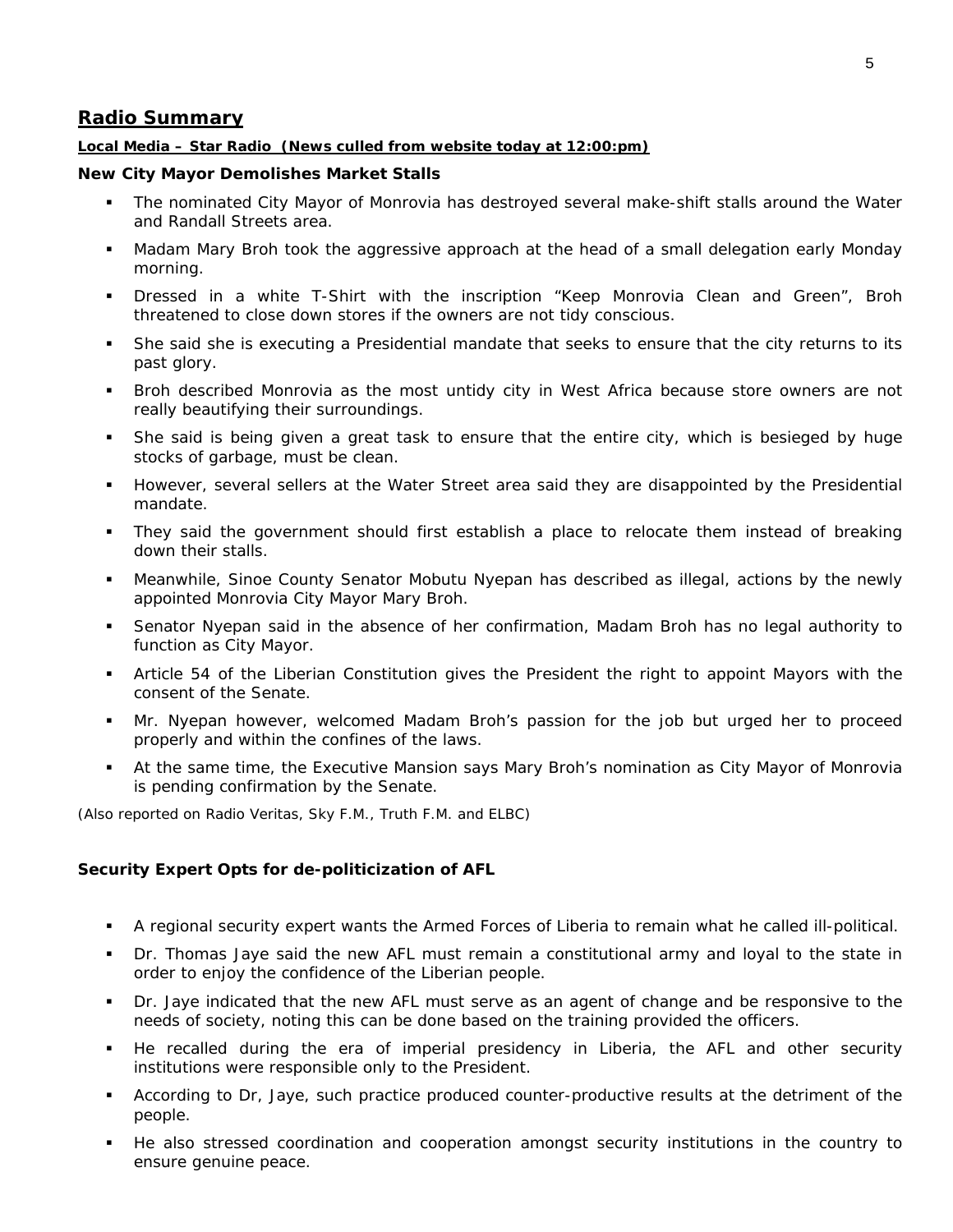- Dr. Jaye, a Senior Research Fellow at the Kofi Annan International Peacekeeping Training Center (KAIPTC) in Ghana, spoke Monday at a symposium organized by the Ministry of National Defense.
- The symposium was part of events marking the observance of the 151st celebration of Armed Forces Day.

*(Also reported on Radio Veritas, Sky F.M., Truth F.M. and ELBC)* 

#### **Executive Mansion Denies Claims of Paying Superintendent's Rental Fees from County Development Funds**

- The Executive Mansion has denied claims that the President directed the payment of Superintendent Catherine Khasu's rental fees from the County Development Funds.
- In a letter of request for the payment of seven thousand two hundred from the CDF, Madam Khasu claimed it was by the directive of the President and Internal Affairs Minister.
- Presidential Press Secretary Cyrus Wleh Badio said the President did not authorize the payment as the CDF is not for paying rents but developments.
- Mr. Badio said Khasu would be made to restitute the money if it is established that she actually took it for rent.
- He said the Internal Affairs Minister has been asked to look into the issue though he's mentioned as one of those who directed the payment.

#### **TNIMA's Rehabilitation Begins Tuesday**

- Rehabilitation works on the Tubman National Institute of Medical Arts is expected to begin today, Tuesday.
- The TNIMA is the national nursing training centre and is situated at the John F. Kennedy Memorial Medical Center in Sinkor.
- The rehabilitation is being funded by the U.S. Agency for International Development through the Liberia Community Infrastructure Programme.
- According to a statement issued in Monrovia, the American people provided a grant of seven hundred fifty thousand U.S. dollars to the Health Ministry for the TNIMA.
- Health Minister Walter Gwenigale, USAID Mission Director Pamela White, and a representative of the TNIMA will mark the occasion by mortaring concrete on one pillar of the facility.
- The rehabilitation of this massive three-story building of forty thousand square feet will provide adequate, safe and clean residential living quarters.
- Upon the completion of the rehabilitation, the TNIMA would accommodate 467 future Liberian nurses.
- In addition, the statement said the John Snow International and partners based in the United States will provide four hundred thousand U.S. dollars.
- The money would be used to expand and strengthen teaching capacity and curriculum and provide learning equipment and supplies for the health practitioners.
- USAID Mission Director Pamela White said the contribution from the American people signifies the revival of TNIMA.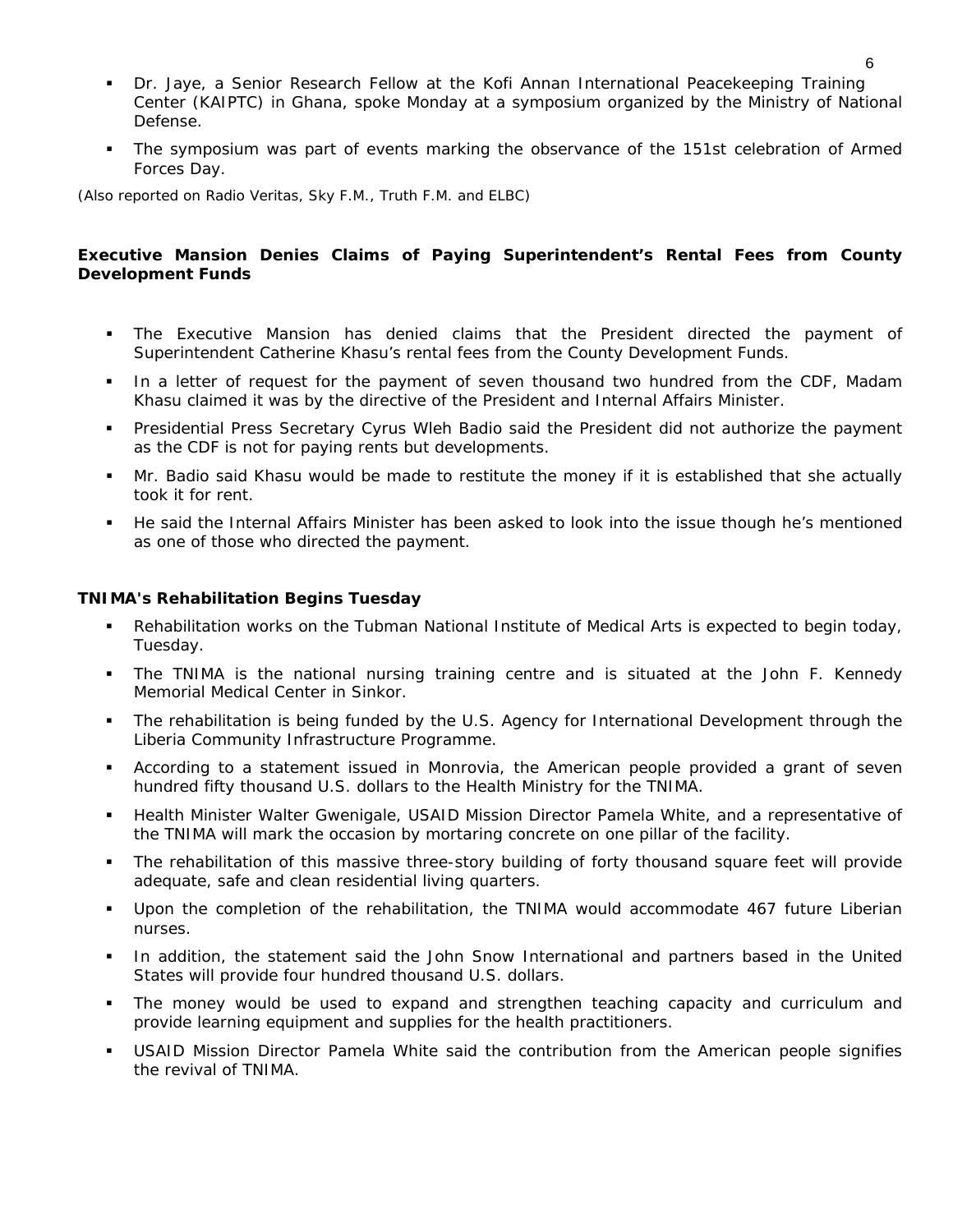## International Herald Tribune

Tuesday, 10 February 2009

#### **Court moves to study claims of Gaza crimes**

#### By Marlise Simons

THE HAGUE: The Palestinian Authority is pressing the International Criminal Court in The Hague to investigate potential war crimes committed by Israeli commanders during the recent war in Gaza.

The Palestinian minister of justice, Ali Kashan, first raised the issue during a visit to the court's chief prosecutor late last month, and he and other officials are expected back again in The Hague this week, court officials said.

Luis Moreno Ocampo, the prosecutor, initially said he lacked the legal basis to examine the case. But since the Palestinian Authority signed a commitment Jan. 22 recognizing the court's authority, the prosecutor has appeared more open to studying the Palestinian claim.

"The prosecutor has agreed to explore if he could have jurisdiction in the case," said Béatrice Le Fraper, director of jurisdiction for the prosecution. She cautioned that accepting jurisdiction would not automatically set off a criminal investigation. "We are still very far from any decision. This is just the beginning of a long process," she said.

The prosecutor has received more than 200 requests to look into war crimes during the recent fighting between Israel and Hamas militants. They include accusations from individuals and organizations that Israel has violated the rules of war by targeting civilians and nonmilitary buildings, and by using weapons like white phosphorus illegally.

"Quite a few groups have sent experts to the region, people doing forensic work, studying explosives and other weapons," she said. "The prosecutor can look at all open sources at this stage."

Should a criminal investigation begin, the prosecution would send its own investigators, who would look into possible violations by both sides, including Hamas. But even as envisioned by the Palestinian Authority, the case faces numerous hurdles, specialists say.

The court here is the world's first permanent international criminal court, created to examine war crimes, crimes against humanity and genocide. It can prosecute any citizen from the 108 countries that are currently members of the court. The United Nations Security Council can bring cases irrespective of the nationality of the accused or the location of the crime.

Israel is not a member and the Palestinian territories, not being recognized as a sovereign nation, appear not to fulfill the requirements. But as a remedy, the Palestinian Authority has taken a first step by presenting a declaration to the court, formally accepting jurisdiction for "an indeterminate duration" over acts "committed on the territory of Palestine" since July 1, 2002, the date when the court's authority began.

Lawyers say such a declaration allows for joining the court on an ad hoc basis and has already been allowed before, in the case of Sierra Leone, which is not a member. But while the Palestinian declaration has been recorded at the court, its validity is far from settled. The big question, lawyers at the court say, is whether the Palestinian Authority can grant jurisdiction in any form, and if so, how that will be defined.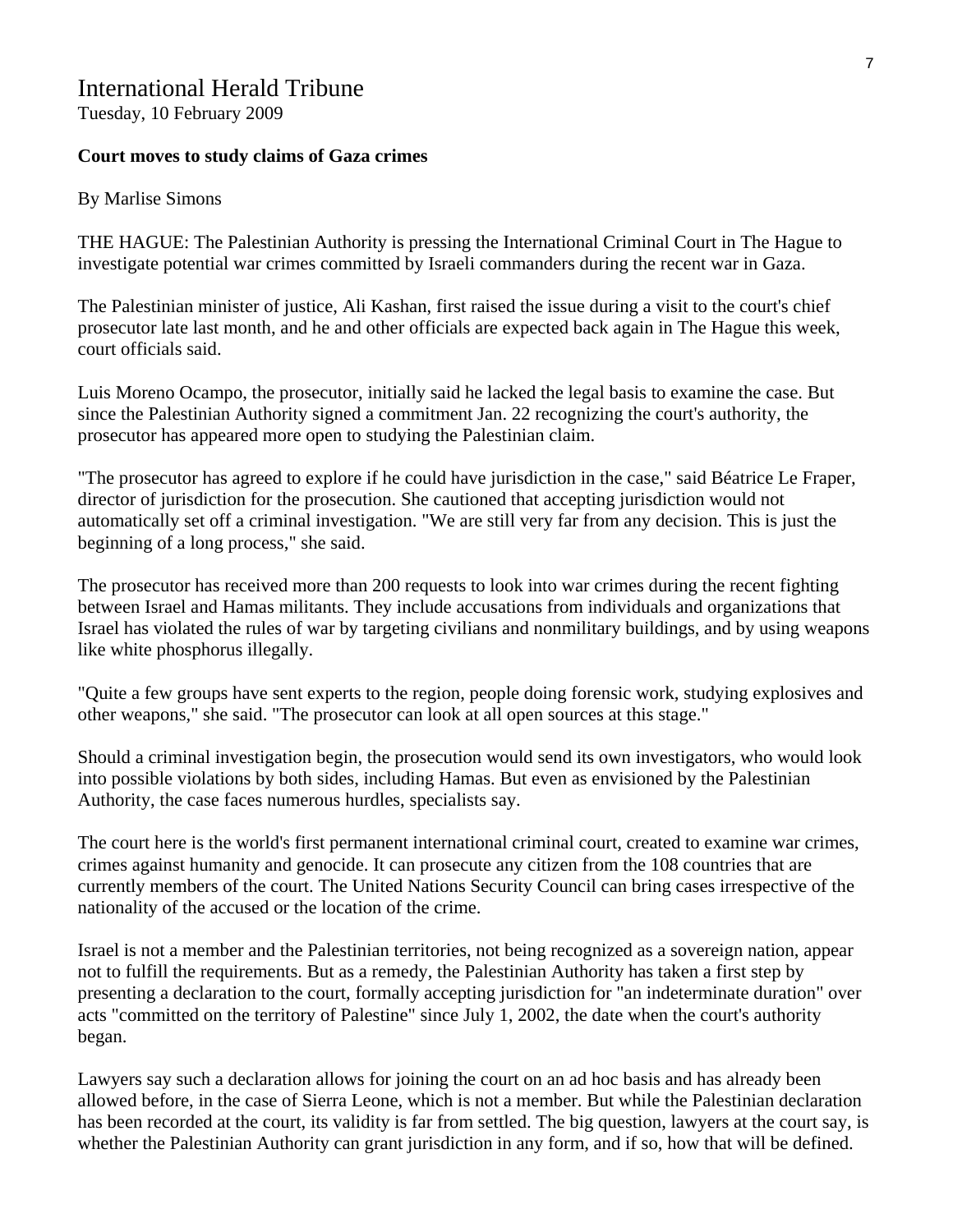The issue has raised the question of whether Palestinian officials hope to obtain an implicit recognition of statehood through the court.

The court "will not use the term statehood," said a legal expert close to the case who asked not to be named because the issue was still being decided. "The court will avoid defining whether Palestine is a state. The decision will be only if Palestine can be admitted for the purposes of the court statute."

The Palestinian officials visiting The Hague in coming days are expected to try to demonstrate that they have been allowed to sign other international treaties and conventions and can therefore be accepted as a party to the 1998 Rome Treaty that founded the court.

Le Fraper, the director of jurisdiction, said her office would call on international experts to help settle such questions.

Another unknown is whether the Palestinian Authority can bring a case involving jurisdiction in Gaza. The authority is run by Fatah, but its rival faction, Hamas, has declared itself the only authority in Gaza and removed Fatah from the territory.

More than 1,300 Palestinians died in the recent war in Gaza, many of them women and children. Israel has insisted that it respected international law during the fighting. Israel has also said that it will investigate its attacks on UN schools and headquarters and the use of unlawful weapons in urban areas, including the use of white phosphorus.

Human rights groups and several UN officials have called for an independent international inquiry into actions by both sides.

Western politicians and other critics of Israel's recent conduct in Gaza have also said Hamas has violated the rules of war and committed war crimes with indiscriminate rocket attacks on Israeli civilians and the use of its own civilians as human shields.

Such potential crimes could also become part of any criminal investigation. By accepting the jurisdiction of the International Criminal Court on its territory, the Palestinian Authority has also accepted jurisdiction over any war crimes by its own nationals.

"That's the way jurisdiction works," said a court lawyer. "The Palestinians know that and have taken that risk."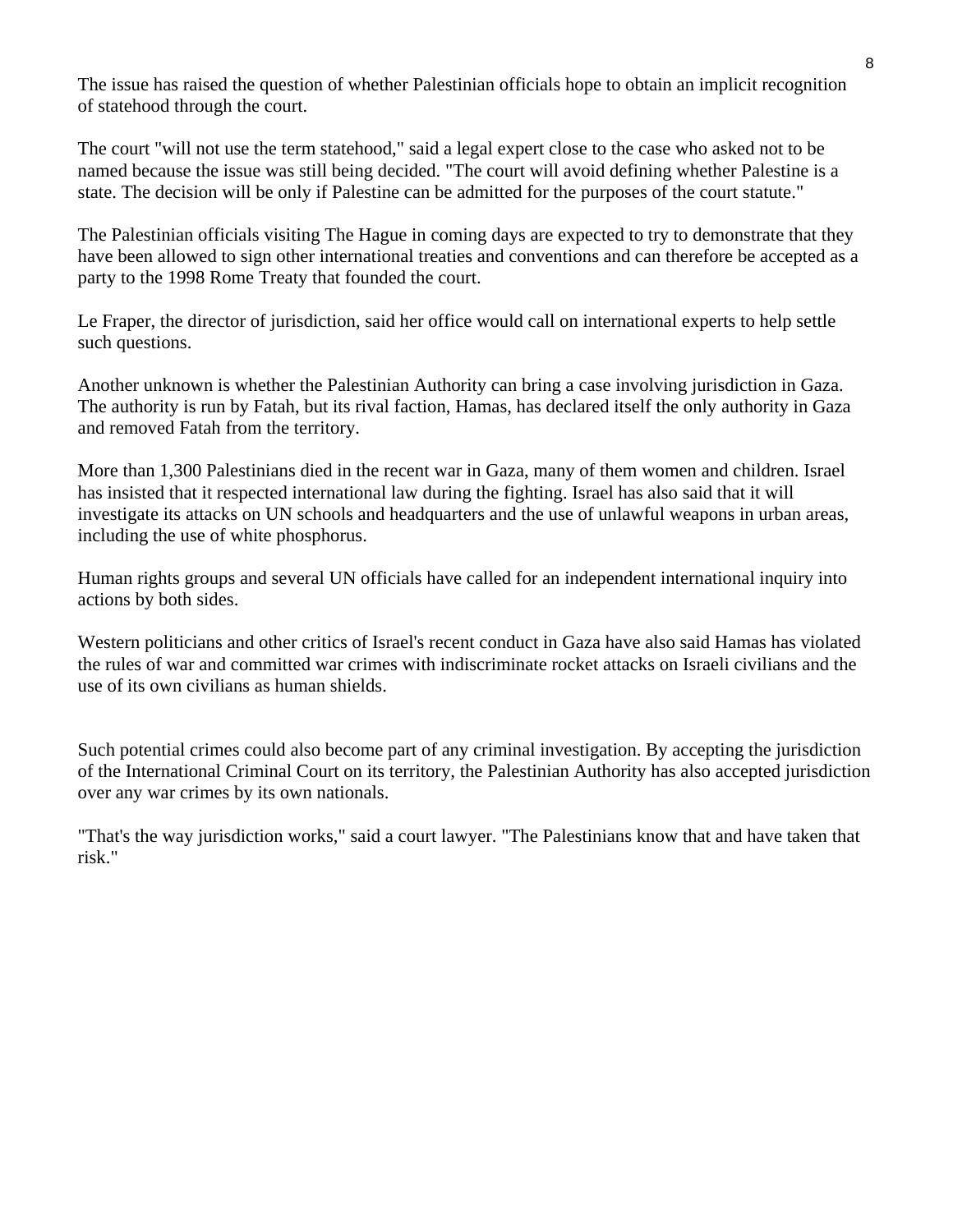## Voice of America Tuesday, 10 February 2009

### **UN Chief Urges Sudanese President to Cooperate with ICC**

By Margaret Besheer United Nations



**UN Secretary-General Ban Ki-Moon** 

U.N. Secretary-General Ban Ki-moon says Sudanese President Omar al-Bashir should cooperate fully with whatever decision the International Criminal Court, or ICC, issues regarding his case and ensure the safety of civilians and U.N. peacekeepers in Sudan.

The court is considering whether to issue an arrest warrant for Mr. Bashir on charges including genocide for atrocities committed in his country's Darfur region. A decision is expected any day.

Mr. Ban said he is awaiting the independent court's decision and urged Sudan's president to act responsibly.

"Whatever the circumstances or decision of the ICC may be, it will be very important for President Bashir and the Sudanese Government to react very responsibly and ensure the safety and security of United Nations peacekeepers and protect the human rights of all the population there, and also faithfully implement the Comprehensive Peace Agreement," Mr. Ban said. "And he should fully cooperate with whatever decision the ICC makes."

The International Criminal Court is expected to decide this month whether to grant chief prosecutor Luis Moreno-Ocampo's request for an arrest warrant for Mr. Bashir on 10 counts of war crimes, crimes against humanity and genocide for atrocities committed in Darfur during the last five years.

Sudan has so far rejected the court's authority. If the judges call for Mr. Bashir's arrest and Khartoum does not comply, it could create a very difficult and complicated situation for the United Nations, which has some 20,000 peacekeepers in Darfur and southern Sudan.

Khartoum has said the safety of the peacekeepers is not in jeopardy, but it has warned that it cannot control public outrage if an arrest warrant is issued for the president.

Since the court took up the case of President Bashir, Mr. Ban has sought to limit his personal contact with him. But the secretary-general told a press conference Tuesday that on his recent visit to Ethiopia for the African Union summit, it was necessary that they meet.

"I thought that during this Addis [Ababa] AU Summit meeting that it would be very crucially important as secretary-general, in discharging my duties as secretary-general, in ensuring peace and security and ensuring safety and security of our U.N. Mission and civil population, that I should meet President Bashir at this time," Mr. Ban said.

Mr. Ban credited their talks with fewer casualties in the Darfur town of Muhajiriya, where there were clashes between Sudanese forces and rebels from the Justice and Equality Movement. He said rebels withdrew from the area and the Sudanese military restricted their aerial attacks to the outskirts of the town, avoiding heavy casualties.